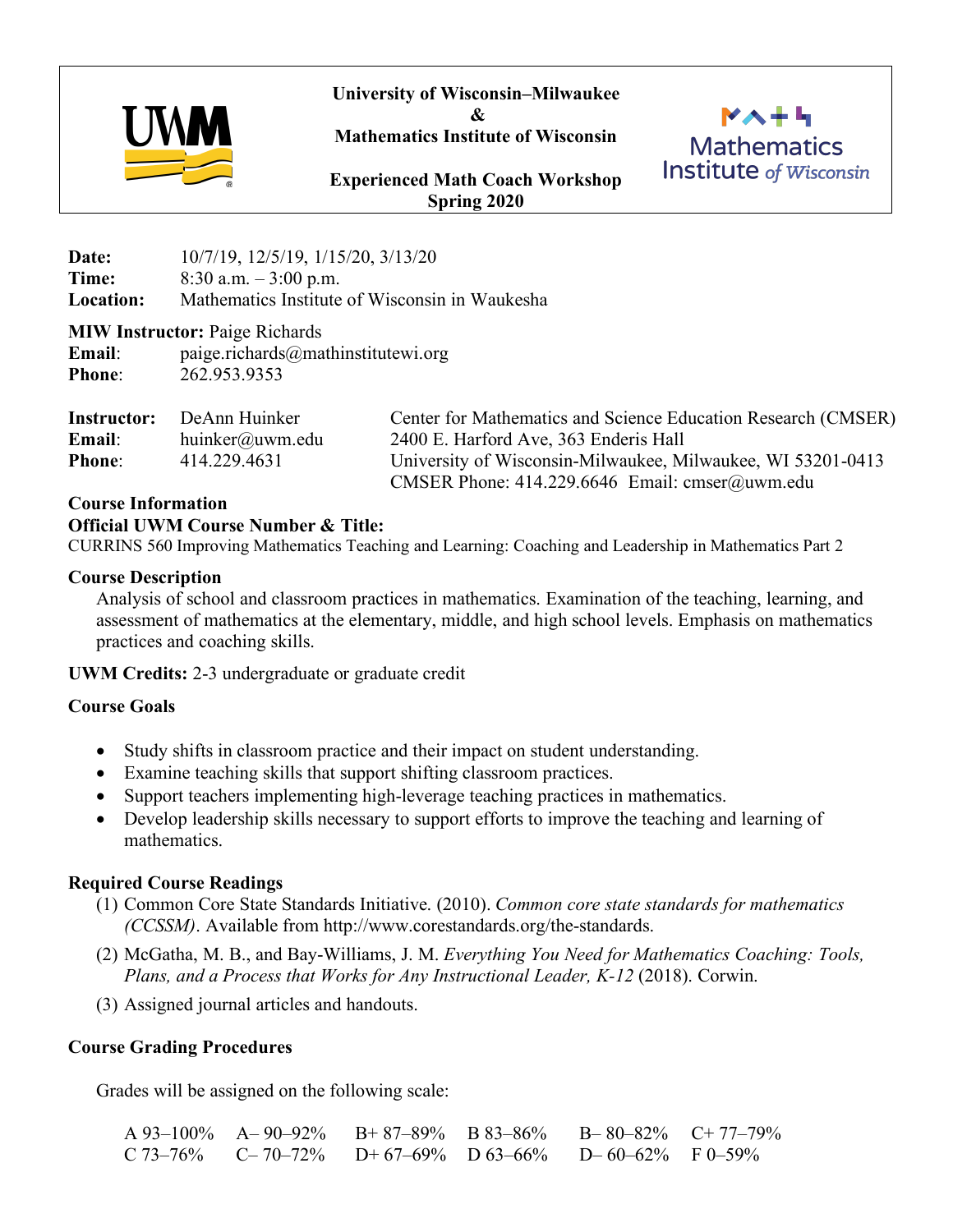Your grade for this course will be determined using the following percentage allocations.

| <b>Course Requirement</b>                     | <b>Two-Credit Course</b> |              | <b>Three-Credit Course</b><br>Percent of Grade |          |
|-----------------------------------------------|--------------------------|--------------|------------------------------------------------|----------|
|                                               | Percent of Grade         |              |                                                |          |
|                                               | Undergraduate            | Graduate     | Undergraduate                                  | Graduate |
|                                               | <b>Students</b>          | Students     | Students                                       | Students |
| Attendance and Participation                  | 20%                      | 20%          | 20%                                            | 20%      |
| Focused Reflection on Learning                | 25%                      | 15%          | 20%                                            | 10%      |
| Homework-Readings and Written Reflections     | 35%                      | 20%          | 30%                                            | 10%      |
| Professional Action Plan                      | 20%                      | 10%          | 15%                                            | 15%      |
| Professional Action Plan Implementation Paper | Not required             | 15%          | Not required                                   | 15%      |
| Coaching Cycle                                | Not required             | 20%          | Not required                                   | 15%      |
| Coaching Cycle Project Implementation Paper   | Not required             | Not required | 15%                                            | 15%      |

# **Course Policies**

**Investment of Time:** Study leading to one semester credit represents an investment of time by the average student of not fewer than 48 hours per credit earned.

**Attendance:** Attendance is vital to achieving the goals of this project course. Participants must attend the whole workshop, in order to be eligible for undergraduate or graduate credit.

**Preparation of Assignments**: Assignments are to be word processed unless otherwise stated in class or the syllabus. Present each assignment in a neat, organized, and clear manner. Keep a copy of all submitted assignments in case of questions or discrepancies.

**Electronic Submission of Assignments:** You are expected to provide many of your assignments in electronic format. Acceptable file types include MS Word, Google Doc, Pages, PowerPoint, Keynote, PDF, or JPEG, as appropriate to the assignment. Always name electronic files with your last name followed by a short description of the work. Also, do not include any periods other than before a file format extension. For example: jones-critique1-feb4.docx.

**Late or Poor Quality Assignments**: All assignments are to be turned in by midnight on the due date. You may request an extension by contacting the instructor prior to the due date provided you have a valid reason. Otherwise each late assignment is penalized by the equivalent of one letter grade for each day it is late. No rewrite of poor quality assignments allowed after the due date; meet with the instructor prior to the due date to review and discuss assignments. No extra credit assignments will be granted.

The following link provides additional information on general University Policies and Procedures: http://www.uwm.edu/Dept/SecU/SyllabusLinks.pdf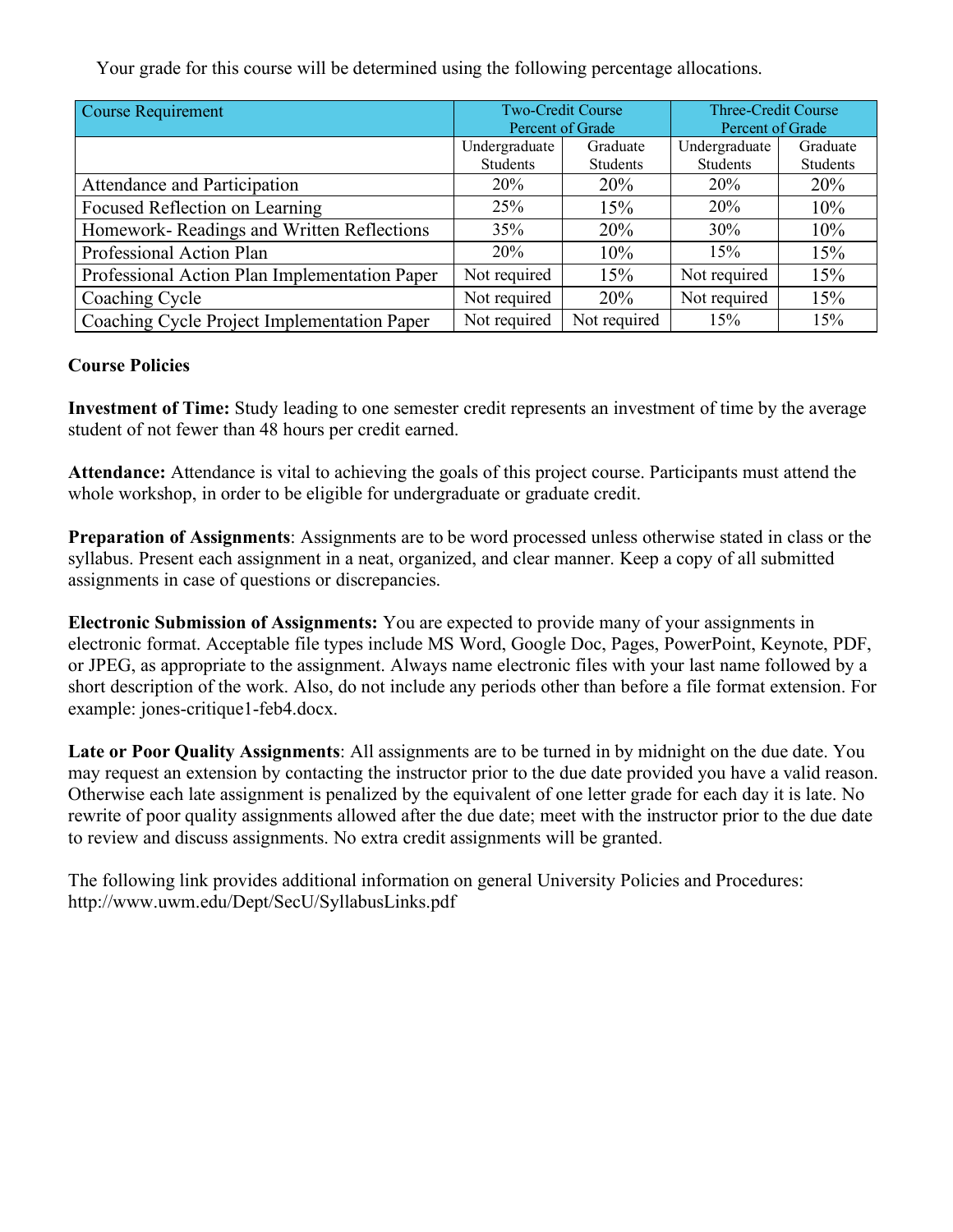### **Required Course Assignments**

To receive UWM credit, you must attend the Mathematics Institute of Wisconsin workshop and complete additional assignments. *All materials must be received by email to paige.richards@mathinstitutewi.org by Friday April 5, 2020.*

### **1. Attendance and Participation in the Workshop**

Attend and participate in the workshop. Submit an attendance verification form signed by the instructor.

# **2. Focused Reflection on Learning**

The purpose of this assignment is to professionally reflect upon the math coaching workshop and activities that you found to be meaningful for your practice. You will write a reflection paper (minimum 2-3 pages) that addresses the following: Identify 2-3 significant ideas from the workshop that deepened your knowledge of mathematics coaching. For each idea, (a) summarize your learning and (b) explain why this was significant for you as a learner. Be sure to make connections to workshop content, ideas shared, and professional readings.

# **3. Homework: Readings and Written Reflections**

Homework will be assigned as part of the workshop. The purpose of homework is to engage you further with the content and ideas from the sessions. The homework will include readings and written reflections.

### **4. Professional Action Plan**

The purpose of this paper is to highlight your major learning from the workshop and to establish professional goals for further implementation into your instructional practice. You will write a paper (minimum 2-3 pages) that identifies at least two individual professional goals that you have for implementing the learning into your instructional practice. For each goal, (a) provide a statement of your professional goal in 1-2 sentences, (b) describe in detail approximately 3 action steps you will take toward implementing the goal, and (c) include how you will measure your success while engaged in the implementation process and what you hope to see as you implement your goals.

# **5. Professional Action Plan Implementation Paper**

The purpose of this paper is to reflect upon the journey of implementing your Professional Action Plan. You will write a paper (minimum 2-3 pages) that highlights your experience while implementing each of the goals outlined in your action plan that addresses the following: (a) analyze the implementation of each goal and how these goals helped enhance your instruction (b) evaluate the strengths and weaknesses of your implementation plan action steps (c) describe the ways in which teachers benefited from your action plan, (d) share next steps on how you will continue to grow professionally and share your learning with your colleagues.

# **6. Coaching Cycle Project**

The purpose of this assignment is for you to implement what you have learned about coaching by engaging in the coaching cycle from start to finish. You will identify another teacher with whom to work, develop a plan or map for your coaching conversations, and engage in collegial coaching conversations about an aspect of mathematics instruction. You will keep a log of interactions, develop a coaching plan (map), and prepare a 3-4 page summary of your experience as detailed in the following statements. After the planning conversation you will prepare a 1 page summary that addresses: a) how you monitored your listening and b) what challenges surfaced that were not on your horizon. After the lesson observation you will prepare a 1 page summary